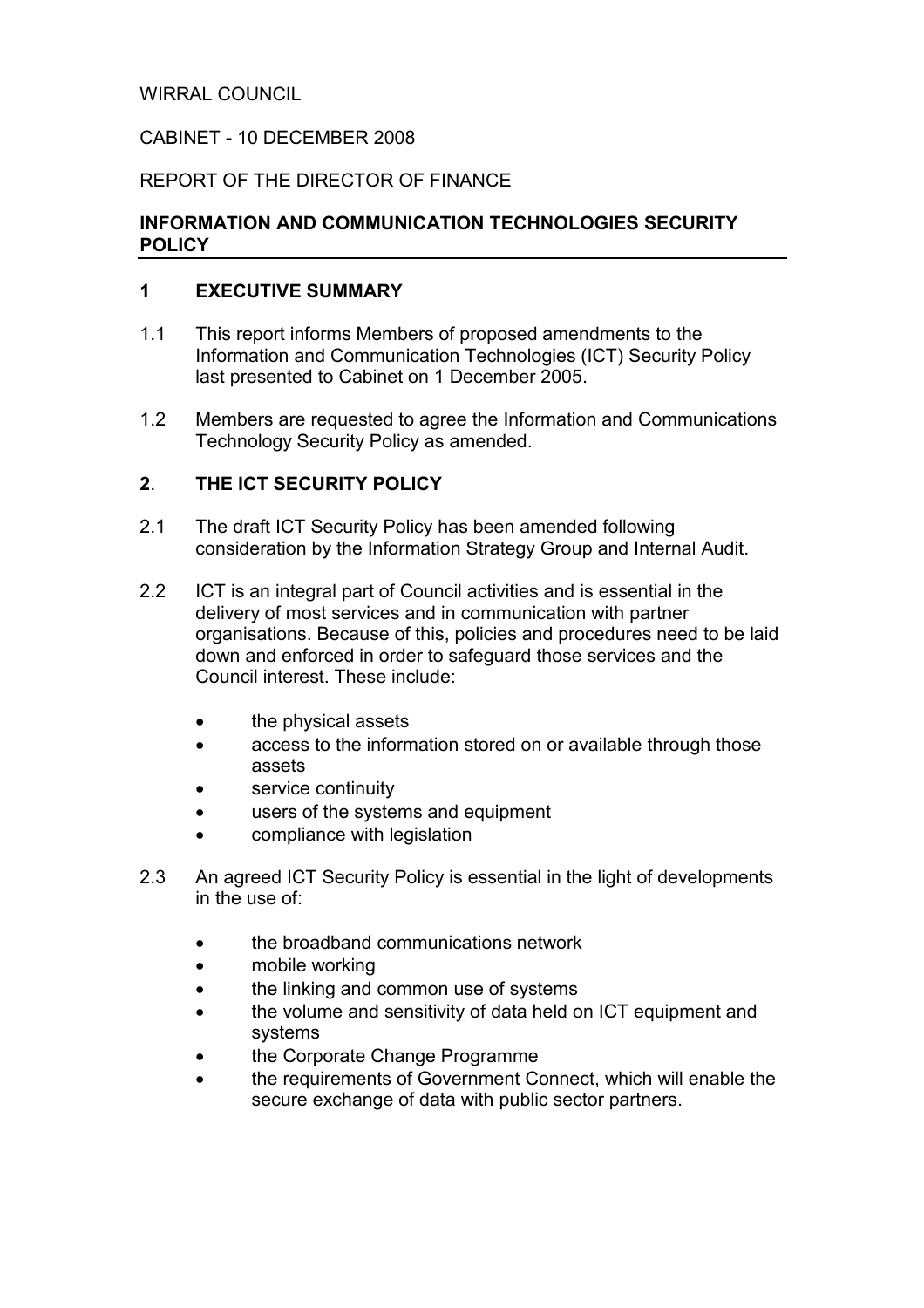- 2.4 Investment in ICT physical assets such as the centrally located application servers and storage area network, distributed servers, personal computers (PCs) and the communications infrastructure is significant.
- 2.5 The ICT Security Policy applies to the following people:
	- all employees and elected Members of the Council
	- all employees and agents of other organisations who directly or indirectly support or use the Council computer systems or networks
	- all temporary and agency staff directly or indirectly employed by the Council.

and to all areas of ICT, including:

- PCs and associated equipment, including personal digital assistants (PDAs) and all mobile equipment and storage devices
- all servers including Unix, Novell and Microsoft based systems
- multi-function devices, printers, faxes and other reprographics equipment
- network communications
- software.
- 2.6 The Security Policy should be operated in conjunction with Audit Guidelines for ICT Systems, as produced and periodically updated by Internal Audit.
- 2.7 Members will be aware of instances of loss of sensitive data in the public sector. This has resulted in a Government review of the handling of such data and recommendations have been made with which the Council will have to comply. This will impact on the Security Policy which will be returned to Cabinet on a more frequent basis in future.

## 3 GOVERNMENT CONNECT

- 3.1 Members should be aware of the impact of the Government Connect programme on the ICT systems and information use.
- 3.2 Government Connect (GC) is a pan-government programme led by the Department for Work and Pensions (DWP) to provide a trusted, secure network for all Local Authorities in England and Wales.
- 3.3 The network is called Government Connect Secure Extranet (GCSx) and it enables secure data sharing up to "RESTRICTED" (see 3.8) level across Government. The programme has been funded by a partnership of the DWP, the Department for Communities and Local Government (DCLG) and the Department for Children, Schools and Families (DCSF) until 31 March 2011. Local authorities will bear their internal costs.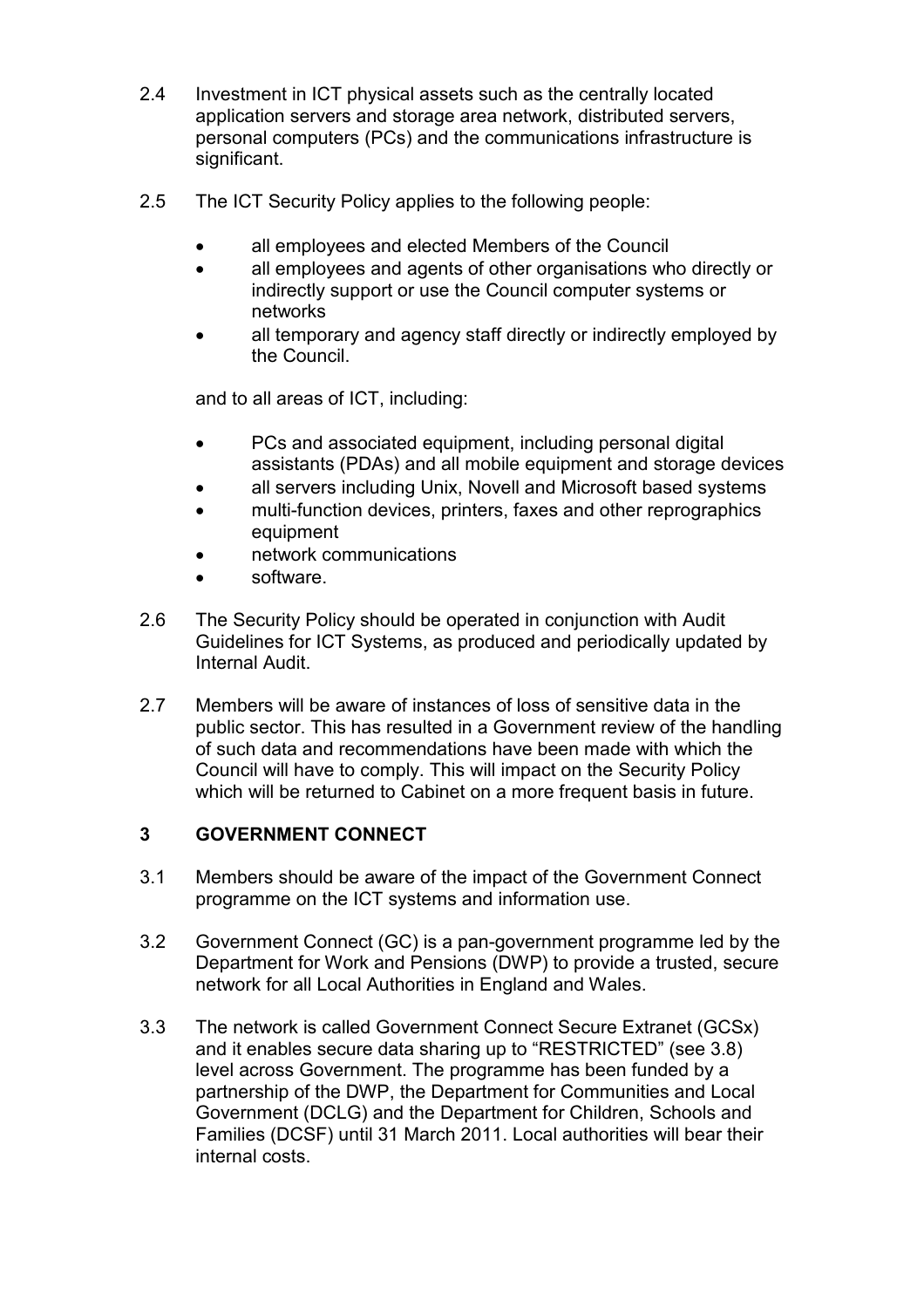- 3.4 In order to connect to the GCSx, the Council must be compliant with a set of security criteria known as the Code of Connection. The general deadline for compliance is 31 March 2009 but many Local Authorities, including Wirral, have applied for an extension of up to 6 months. IT Services are currently working towards compliance by the extension date.
- 3.5 The DWP has issued strict deadlines by when the Authority must be joined to the secure network. After this Wirral will not be able to access such systems as the CIS (Customer Information System) database which is vital to Housing Benefits and Council Tax. GCSx will be the only means by which local authorities can communicate with the DWP after their agreed extension date. A connection is also necessary for children's services, free school meals, ContactPoint, "In and Out of Work" and "Tell Us Once".
- 3.6 Once connected, Wirral employees will be able to use GCMail, a secure email service, for information up to "RESTRICTED" level to communicate with other local authorities, Police, NHS, DWP, Trading Standards, Criminal Justice and Youth Justice.
- 3.7 Using GCSx and GCMail will save the Government time and money e.g. the cost of couriers, thus improving customer service. Its primary benefit will be that it is more secure than current methods for communication and sharing data, such as posting CDs. Attachments up to 25MB can be sent on GCMail and already some Government departments will no longer email anyone who does not have a secure email address.
- 3.8 There is a Government Protective Marking Scheme (GPMS) with levels of "TOP SECRET", "SECRET", "CONFIDENTIAL", "RESTRICTED" and "PROTECT". The purpose of the GPMS is to identify the sensitivity of the information and so dictate the level of security required in the handling of that information, regardless of how it is held. Only information of levels RESTRICTED and PROTECT may be exchanged over GCSx. The appropriate level is dictated by the impact of unauthorised disclosure or loss. Definition of the relevant levels is included in Appendix 2 to the Security Policy.
- 3.9 The requirements of Government Connect are incorporated into the revised Policy. These requirements will continue to increase and will impact on the Policy and the use of ICT equipment and information.

## 4 SIGNIFICANT CHANGES TO THE POLICY

- 4.1 The Policy has been amended to take account of the absorption of the former Wirral IT Services (WITS) and departmental IT units into the corporate IT unit, IT Services.
- 4.2 At Policy paragraph 2.2 further examples of non-compliance have been added.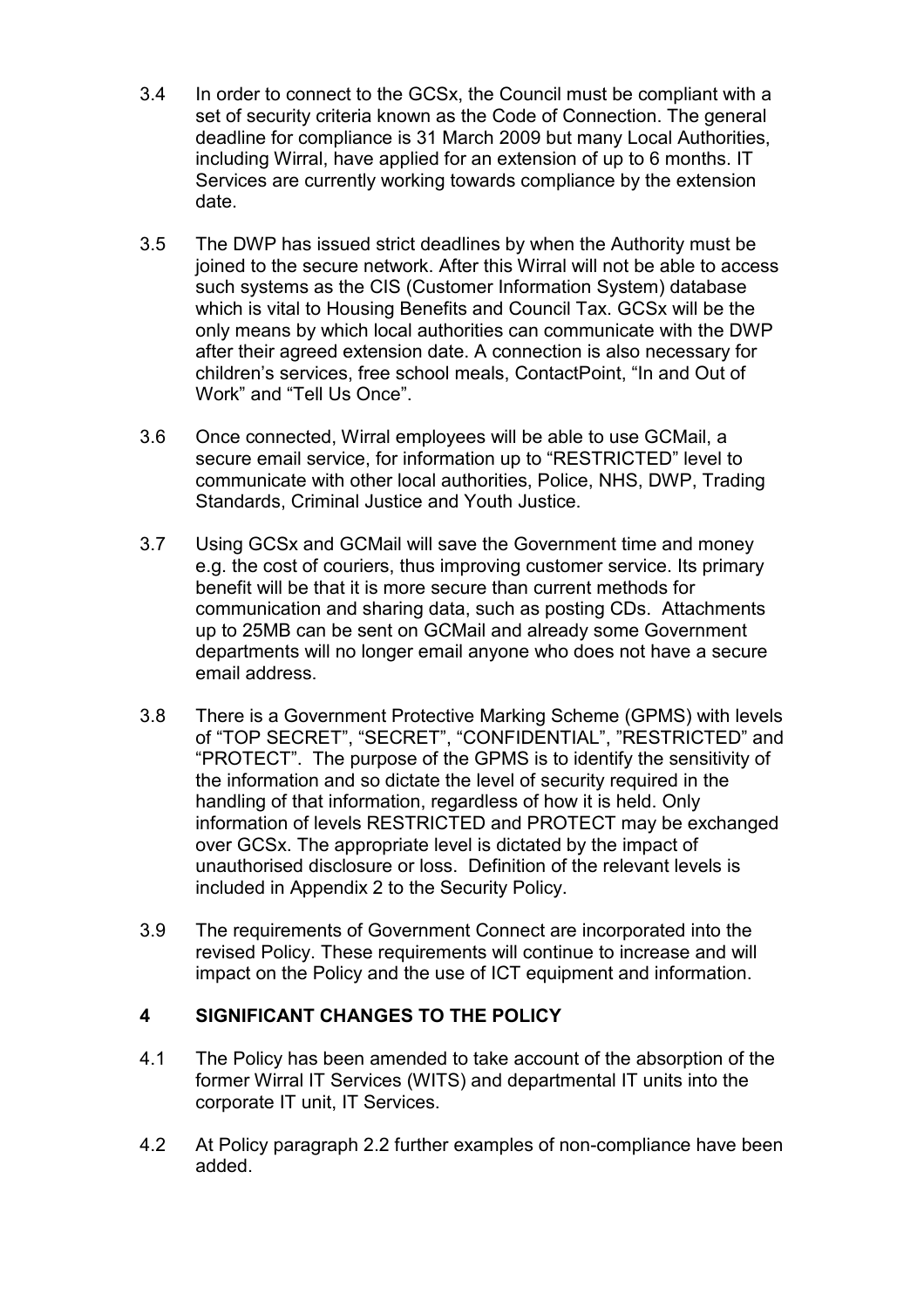- 4.3 At paragraph 2.3, reference to the requirement for individuals with knowledge of a breach of the policy to follow the guidelines in Appendix 1, Reporting an ICT Security Incident.
- 4.4 The introduction of a requirement that system owners authorise the access to relevant Wirral systems or information by representatives of external bodies at Policy paragraph 4.2.
- 4.5 The introduction in the Policy of a reference to the GPMS at paragraph 5.1(c).
- 4.6 A revision of password standards has been incorporated at paragraphs 6.4(a), (c) and (e).
- 4.7 The addition of paragraph 7.4 relating to the secure disposal of any ICT or associated equipment in compliance with the Waste Electrical and Electronic Equipment (WEEE) Directive.
- 4.8 Paragraph 8.1(c) has been added to advise of the need for every device that can run anti-virus software to have an appropriate solution installed on it, and for this to be updated and maintained regularly.
- 4.9 Observance of the Policy by Members and staff using mobile devices is incorporated at paragraph 8.4 and the addition of Appendix 3.
- 4.10 At paragraph 12.3, reference to GCSx and the interception or monitoring of communications and to the prohibition by Government Connect of auto-forwarding of e-mails to accounts in a lower classification domain.
- 4.11 The addition of paragraph 13.2 which outlines the responsibility for the physical security of ICT facilities lies with the appropriate Building Manager in consultation with ICT system owner.
- 4.12 The addition of paragraph 14, relating to the need for staff security clearance checks.
- 4.13 Appendices are now:
	- 1 Reporting an ICT Security Incident
	- 2 Information Classification: Government Protective Marking Scheme (GPMS)
	- 3 Use of Mobile Devices
	- 4 Use of Internet and Electronic Mail Facilities Code of Practice

## 5 SUMMARY

5.1 The ICT Security Policy provides a framework for Members, officers and others to work within when using ICT so that the Council assets, information, systems, services and legal obligations are protected.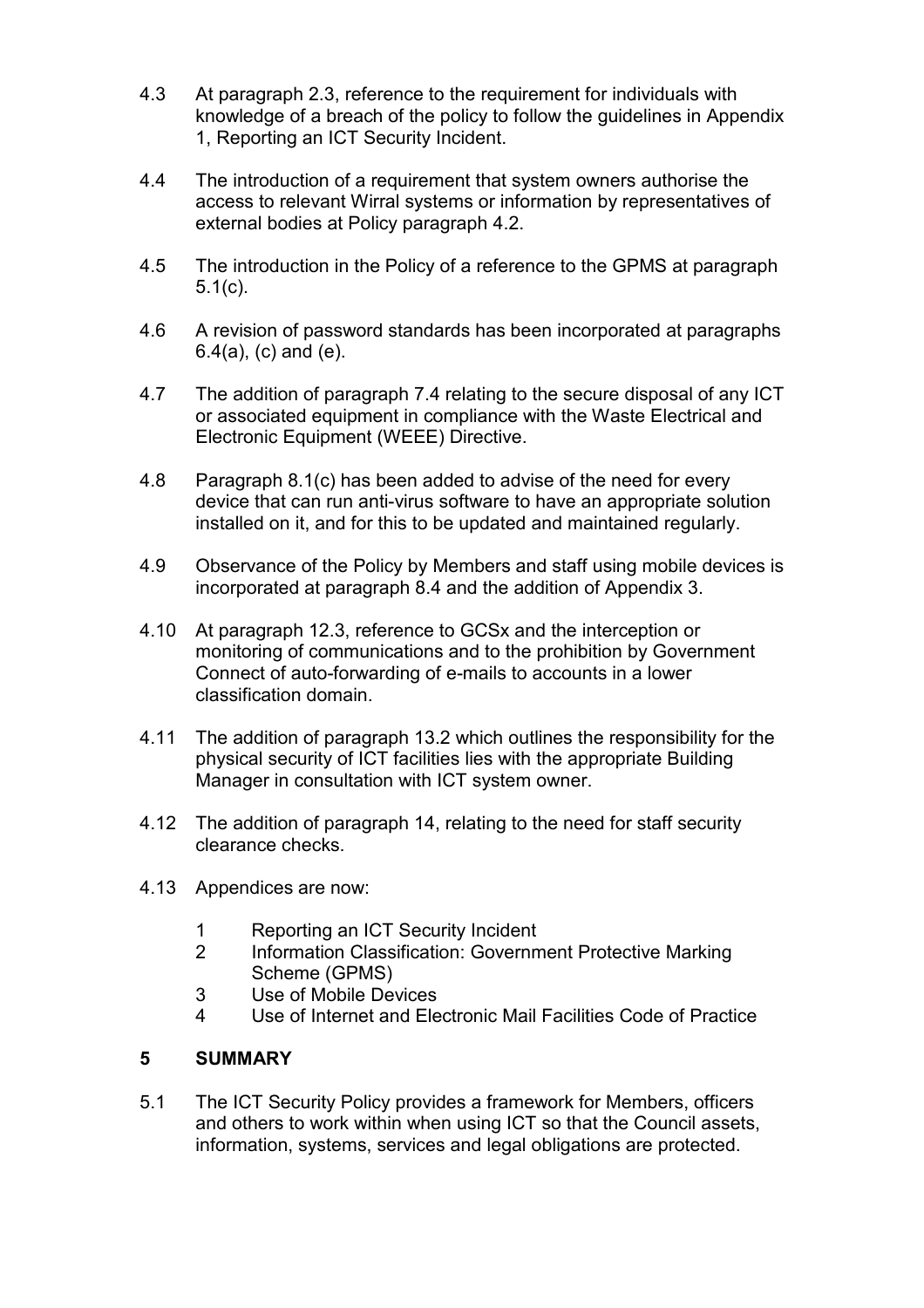# 6. DATA PROTECTION LEGISLATION

- 6.1. Any Personal Data held by the Council is subject to the Data Protection Act 1998. Personal Data is defined as any information which identifies a living individual. The medium it is held on is irrelevant and this may be computer files, manual records, photographs or CCTV footage for example. I have responsibility for Data Protection compliance and this is delegated to the Information Manager. The Information Manager is responsible for ensuring that Council activities and purposes which utilise Personal Data are notified to the regulator, the Information Commissioner. The Notification can be viewed on line on the public register pages at www.ico.gov.uk
- 6.2 The Data Protection Act requires disclosure of Personal Data in accordance with the Notification. Additional disclosures may be allowed with informed consent or in specific documented circumstances, such as for crime prevention. All disclosures must be in accordance with current Data Protection legislation.
- 6.3. The eight Data Protection Principles are:
	- Personal data must be processed fairly and lawfully.
	- Personal data must be obtained only for one or more specified and lawful purposes, and must not be further processed in any manner incompatible with that purpose or those purposes.
	- Personal data must be adequate, relevant and not excessive in relation to the purpose or purposes for which it is processed.
	- Personal data must be accurate and, where necessary, kept up to date.
	- Personal data processed for any purpose or purposes must not be kept for longer than is necessary.
	- Personal data must be processed in accordance with the rights of data subjects under the Data Protection Act.
	- Appropriate technical and organisational measures must be taken against unauthorised or unlawful processing of personal data and against loss or destruction of, or damage to, personal data.
	- Personal data must not be transferred to a country or territory outside the European Economic Area, unless that country or territory ensures an adequate level of protection for the rights and freedom of data subjects in relation to the processing of personal data.